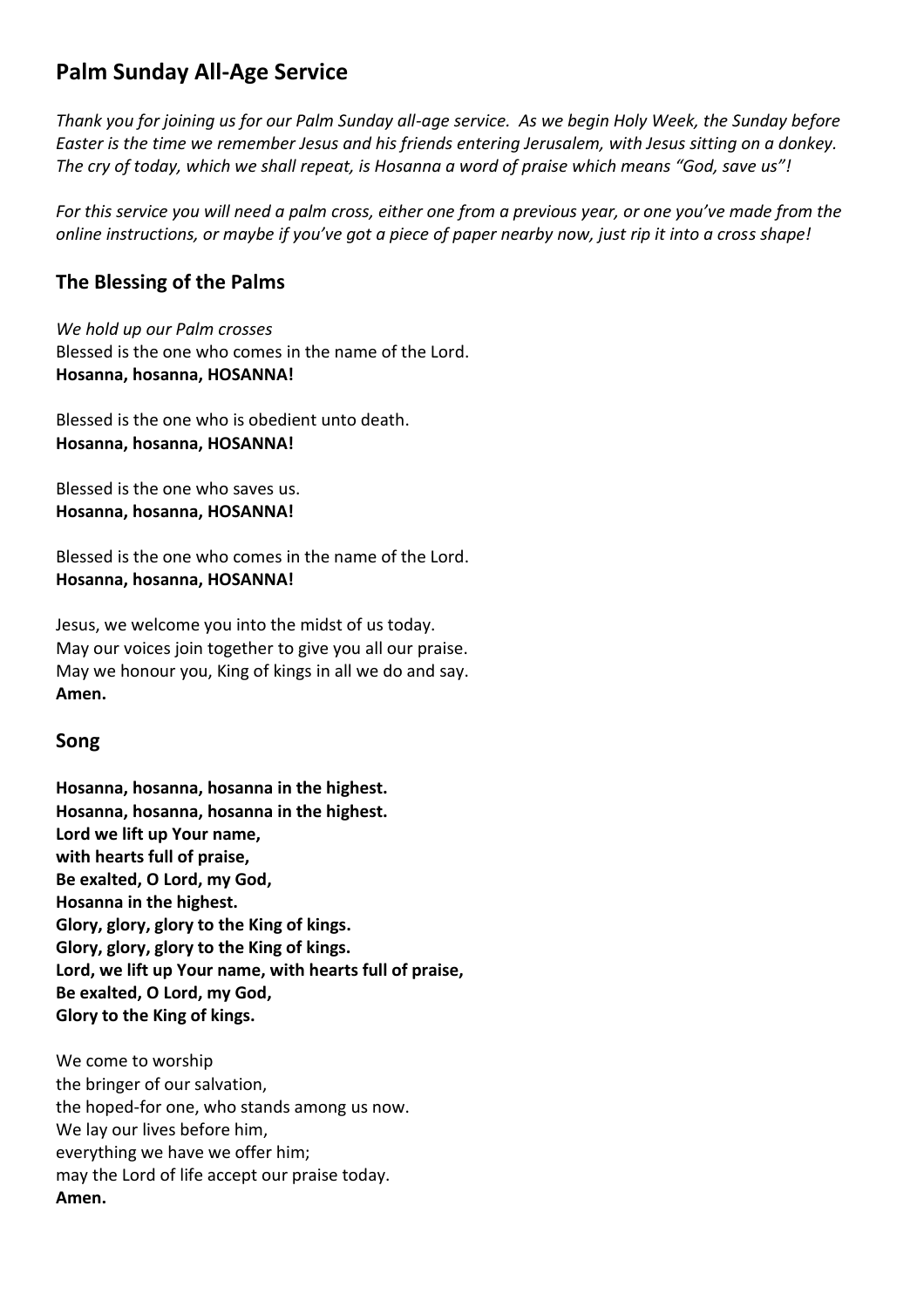### **A prayer of confession with palm crosses**

These crosses remind us of what Jesus went through. Let us ask his forgiveness as we recall his death for us.

*We hold these crosses over our heads.* Jesus, we have sinned in what we have thought. **Cross out our selfish ideas, and fill us instead with your love of seeing the best in others.**

*We hold these crosses over our mouths.* Jesus, we have sinned in what we have said. **Cross out our hurtful words, and fill us instead with your concern to speak blessing into others' lives.**

*We hold these crosses over our hands.* Jesus, we have sinned in what we have done. **Cross out the evil we do, and instead make us channels of your peace and love.**

*We hold these crosses over our hearts.* Jesus, we have confessed what comes to our minds. **By your Word and your Spirit, pierce our hearts, and help us to see deeper into our condition, so we can be further healed.**

*We hold these crosses in our hands.*

**Jesus, we thank you for your promise to forgive all who repent and believe your good news. Amen.**

May God who loved the world so much that He sent His Son to be our Saviour forgive us our sins and make us holy to serve Him in this world, through Jesus Christ our Lord. **Amen.**

*People travelled to Jerusalem in groups with friends and family. Passover was a big festival, with lots of preparation. Imagine that we are going to the Passover festival and the excitement is growing as they get nearer. Picture the scene, the noise you can hear and the sight of Jesus in the distance. Let's count down from 10 to 1, building the atmosphere of anticipation…*

#### **Bible reading** *Matthew 21:1-11 (NIV)*

**21** As Jesus and his disciples approached Jerusalem and came to Bethphage on the Mount of Olives, Jesus sent two disciples, <sup>2</sup> saying to them, 'Go to the village ahead of you, and at once you will find a donkey tied there, with her colt by her. Untie them and bring them to me. **<sup>3</sup>** If anyone says anything to you, say that the Lord needs them, and he will send them right away.'

**<sup>4</sup>** This took place to fulfil what was spoken through the prophet:

**5** 'Say to Daughter Zion,

"See, your king comes to you,

gentle and riding on a donkey,

and on a colt, the foal of a donkey."

**<sup>6</sup>** The disciples went and did as Jesus had instructed them. **<sup>7</sup>** They brought the donkey and the colt and placed their cloaks on them for Jesus to sit on. **<sup>8</sup>** A very large crowd spread their cloaks on the road, while others cut branches from the trees and spread them on the road. **<sup>9</sup>** The crowds that went ahead of him and those that followed shouted,

'Hosanna to the Son of David!'

'Blessed is he who comes in the name of the Lord!'

'Hosanna in the highest heaven!'

**<sup>10</sup>** When Jesus entered Jerusalem, the whole city was stirred and asked, 'Who is this?'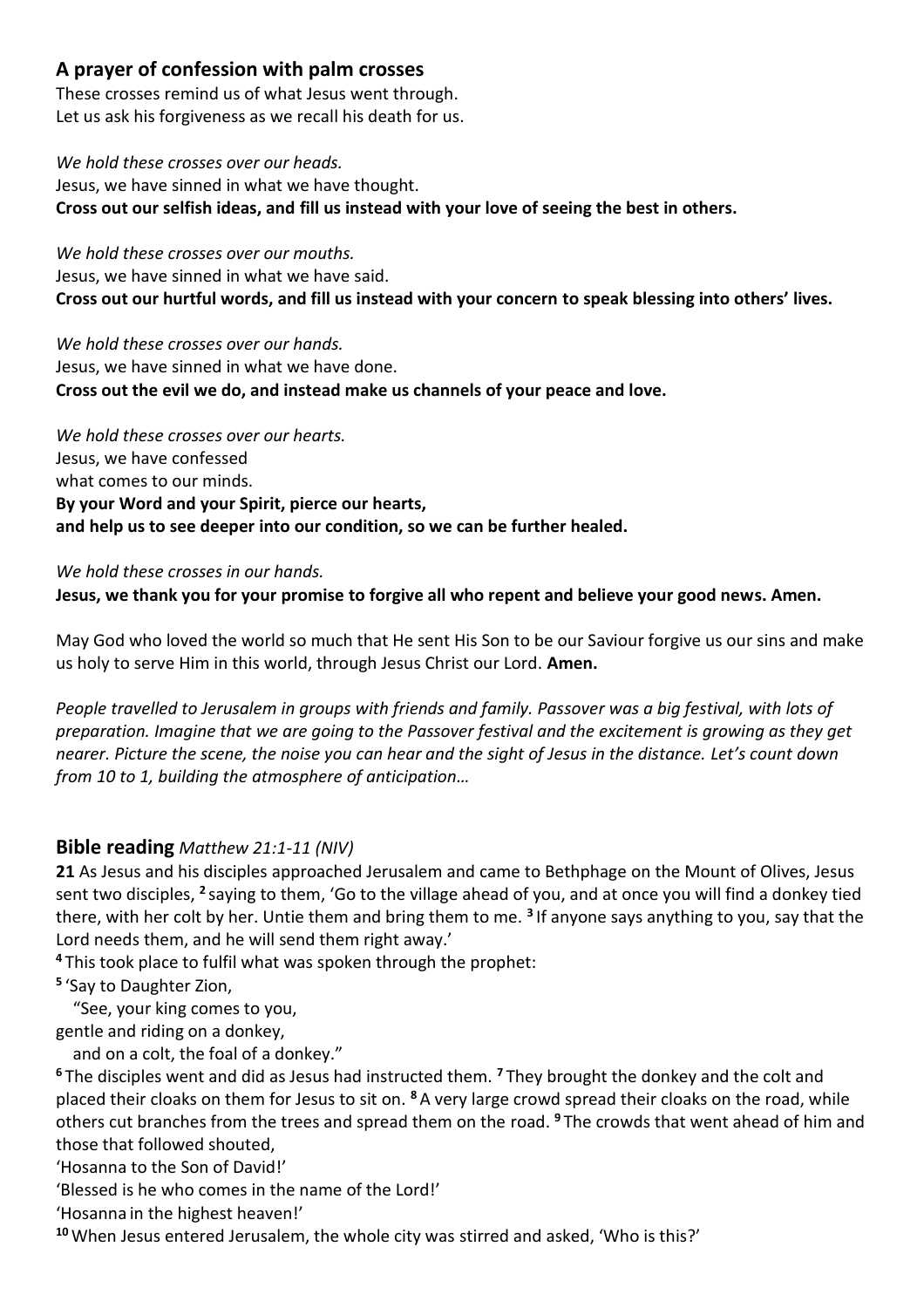**<sup>11</sup>** The crowds answered, 'This is Jesus, the prophet from Nazareth in Galilee.'

### *(children's version – with acknowledgment to Roots on the web)*

Hosanna! Hosanna!' The crowds shouted and sang as Jesus rode into Jerusalem on a donkey. Now who'd get excited about a man riding on a donkey? People who had read the Old Testament, that's who. Some laid their cloaks down in the road, and some cut branches from the nearby trees to mark the way, as they would do for a king.

A king? A king on a donkey? What made them think of that? Well, the Old Testament prophet, Zechariah. Years before, he'd said: 'Shout for joy, Jerusalem! Your king comes to you, riding humbly on a donkey, a colt, the foal of a donkey.' Jesus knew the Old Testament very well, of course. That's why he'd sent his disciples ahead of him to get the donkey in the first place. 'Go into Bethphage,' he'd said. 'You'll find a donkey and her foal tied up there. Bring them to me.' Just as his followers were about to go, he'd said, 'If anyone tries to stop you, just say, "The Lord needs them," and they'll let you go.'

So the disciples had gone and got the donkey, a humble animal, just as Zechariah had described it, and thrown cloaks on its back for Jesus to sit on. And that's what he was riding into the city. 'Hosanna to the Son of David!' cried the crowds, both behind and ahead of Jesus. 'Blessed is the one who comes in the name of the Lord! Hosanna in the highest heaven! 'who is this?' the people asked. And the singing crowds replied, 'This is the prophet, Jesus, from Nazareth in Galilee.'

#### **Talk**

Some of us don't like crowds. They can be scary places to be, and we may have childhood memories of being lost, or as a parent, our children getting lost! We have a few stories like that ourselves, but probably best not to embarrass ourselves or our children by telling them here. If they are listening in, they will know which stories we mean…. At the moment some of us, football fans, for instance, might be longing for crowds, and for many that feeling of being isolated is an everyday reality at the moment. It's been great to make contact with many of you again this week – particularly successful was our bible study venture on Zoom on Friday afternoon. It's great being in charge of Zoom – you can mute everyone, though as a member of a church elsewhere said, yes Vicar, but when we watch your sermons on facebook live, we can fast forward. Please resist this temptation for the next few minutes if you can!

I just want to reflect briefly on two questions relating to this event.

- 1) Where's Jesus?
- 2) Who's Jesus?

Where's Jesus? Well, the bible reading makes this clear. He's in Jerusalem, the capital city and a busy, bustling place as people gathered together for the great Passover festival. But where is Jesus? Have a look sometime today at famous art works of this scene – where is he? He's there, in the middle of the crowd. Not at the front, not at the back but in the middle of the people. Traditionally a king in procession would be on a majestic horse, and it would be clear where he was, heralded by fanfares. Here is Jesus riding a donkey, among his people. The King of All is called to serve. The crowd, effectively, were clapping. Just as NHS and other vital workers have been clapped this week, praised for what they are doing, so did Jesus friends as he entered Jerusalem. He was where the people were. This is always what God's people are called to do. To praise Jesus, and to serve him wherever we are. For some, at the moment, this involves personal challenge and sacrifice, and they need our prayers and support.

Who's Jesus? Did you notice that question in our reading? All four gospels contain the event of Jesus coming into Jerusalem, but all in subtly different ways. It's well worth reading them all this week, take one each day and read through the last week of Jesus' life on earth. Only Matthew contains this question from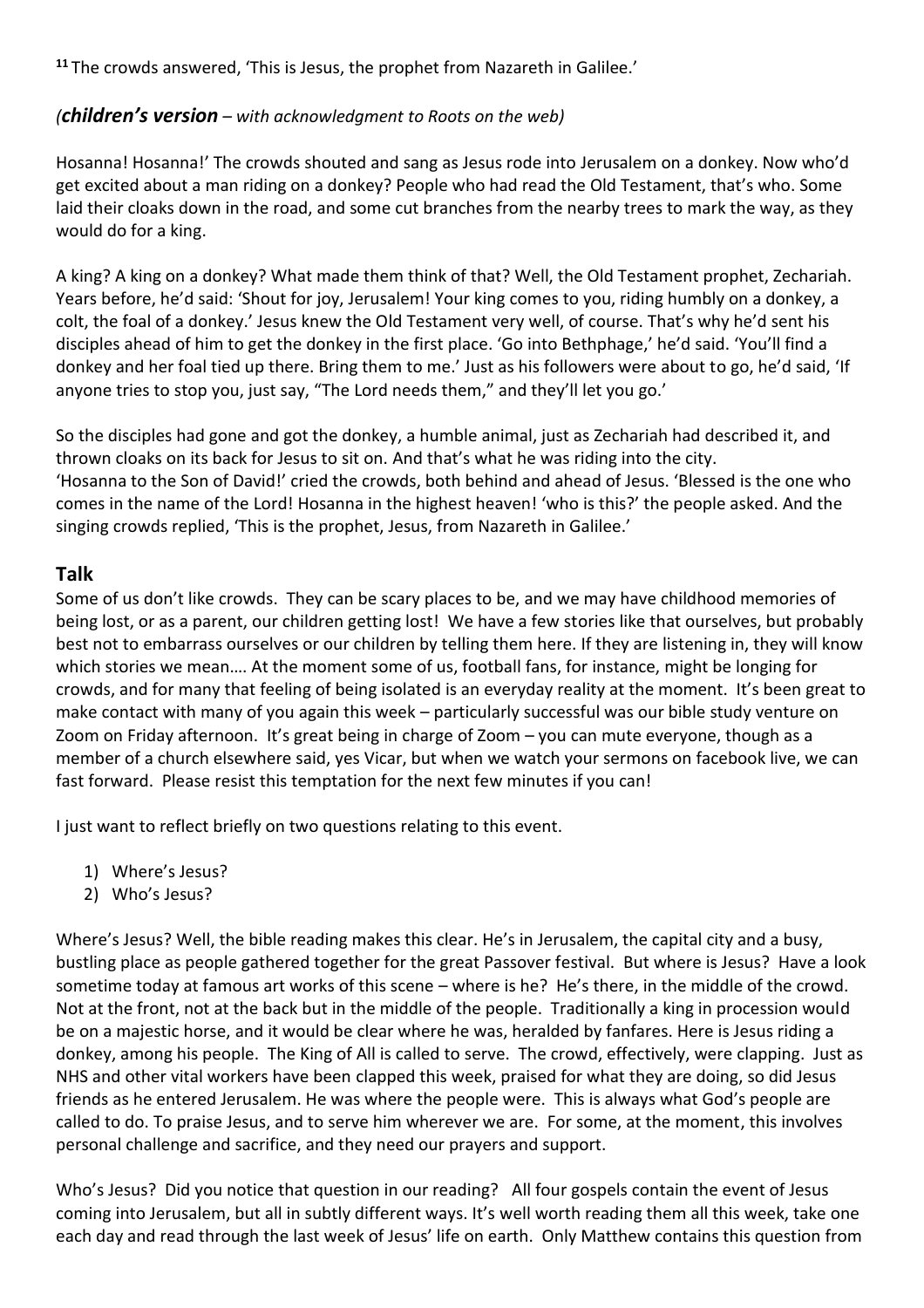the people – who is this? To which those praising Jesus in song answer – 'This is Jesus, the prophet, from Nazareth'. We need to put the whole scene together to get a fuller answer. This is your King – looking back long ago to the prophet Zechariah through whom God promised to send a king – but not just any king, a king who comes to us. A king whose name 'emmanuel' means God is with us – God is on our side. This king is also God's prophet – he shows us the way to live and as we follow his example and obey his command we can grow closer to God in the challenges that life throws up. Finally he's the one that causes his followers to shout 'hosanna' – literally 'help me, save me, rescue me' – the people following Jesus had little idea what this would mean by the end of the week, as Jesus dies on a cross. In his death he becomes our helper, our saviour, our rescuer.

So, while at this time being in a crowded place is not possible, we can still imagine the scene of Palm Sunday, hear the crowds, see the palms being waved. But more important still is to see this man riding on a donkey. None other than the king of all, gentle with us, who is able to be alongside us, and who will save us as we put our faith and trust in him.

#### *A prayer of response:-*

Rejoice greatly, O daughter of Zion! Shout aloud, O daughter of Jerusalem! Lo, your king comes to you; triumphant and victorious is he, humble and riding on a donkey, on a colt, the foal of a donkey. *Zechariah 9:9*

Merciful God, as we enter Holy week, turn our hearts again to Jerusalem, and to the life, death, and resurrection of Jesus Christ. Stir up within us the gift of faith that we may not only praise him with our lips, but may follow him in the way of the cross. **Amen.**

### **The Creed**

**I believe in God, the Father almighty, creator of heaven and earth.**

**I believe in Jesus Christ, his only Son, our Lord, who was conceived by the Holy Spirit, born of the Virgin Mary, suffered under Pontius Pilate, was crucified, died, and was buried; he descended to the dead. On the third day he rose again; he ascended into heaven, he is seated at the right hand of the Father, and he will come to judge the living and the dead.**

**I believe in the Holy Spirit, the holy catholic Church, the communion of saints, the forgiveness of sins, the resurrection of the body, and the life everlasting. Amen.**

#### **Song**

**Give me oil in my lamp, keep me burning, Give me oil in my lamp, I pray, Give me oil in my lamp, keep me burning, Keep me burning 'till the break of day.** *Sing hosanna, sing hosanna, Sing hosanna to the King of kings! Sing hosanna, sing hosanna, Sing hosanna to the King.*

**Give me joy in my heart, keep me singing, Give me joy in my heart, I pray,**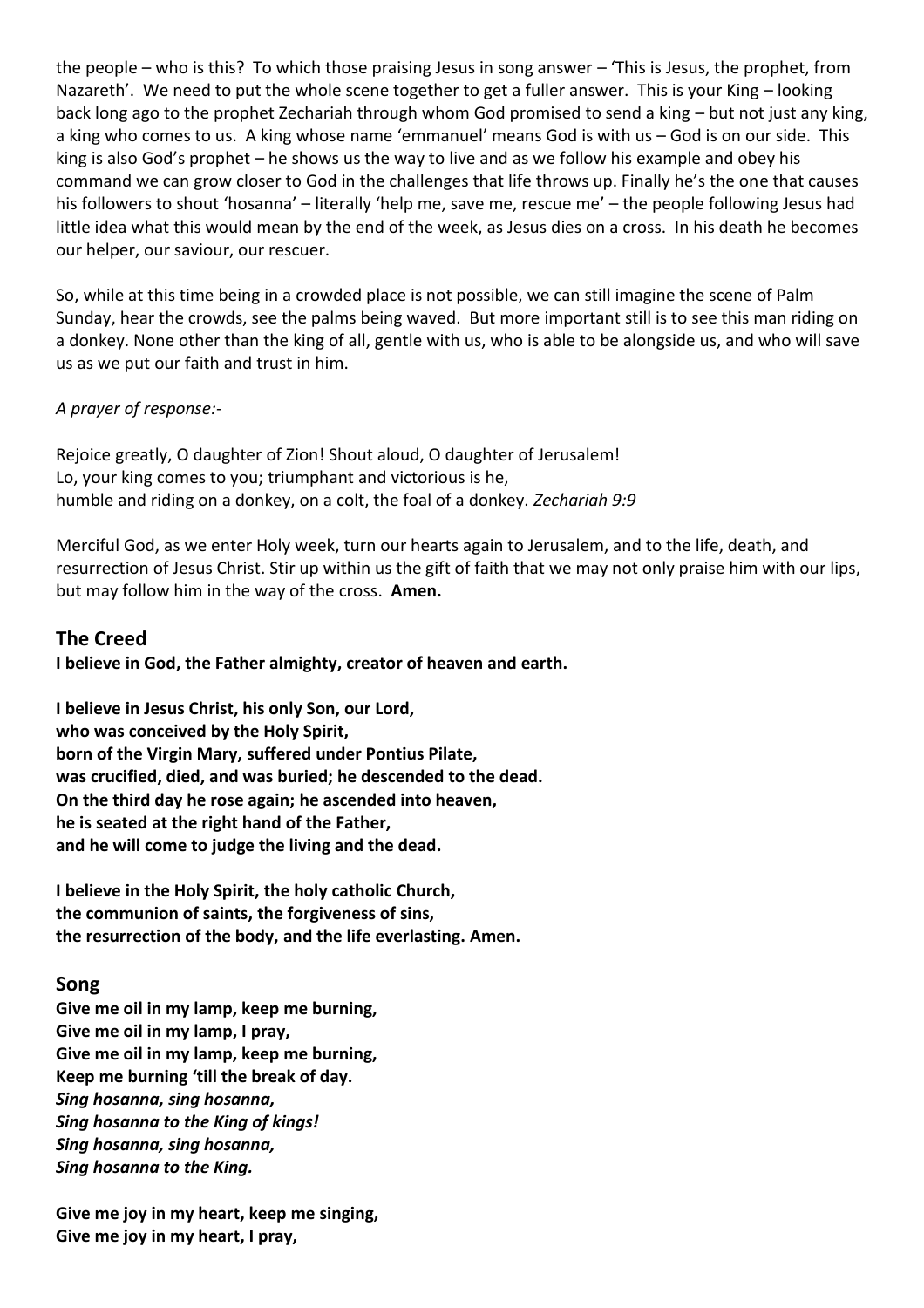**Give me joy in my heart, keep me singing, Keep me singing 'till the break of day.** *Sing hosanna, sing hosanna, Sing hosanna to the King of kings! Sing hosanna, sing hosanna, Sing hosanna to the King.*

**Give me love in my heart, keep me serving, Give me love in my heart, I pray, Give me love in my heart, keep me serving, Keep me serving 'till the end of day.** *Sing hosanna, sing hosanna, Sing hosanna to the King of kings! Sing hosanna, sing hosanna, Sing hosanna to the King.*

**Give me peace in my heart, keep me resting, Give me peace in my heart, I pray, Give me peace in my heart, keep me resting, Keep me resting 'till the end of day.** *Sing hosanna, sing hosanna, Sing hosanna to the King of kings! Sing hosanna, sing hosanna, Sing hosanna to the King.*

#### **The prayers**

Lord Jesus, we pray for all who give of themselves sacrificially, for those whose lives are dedicated to serving others: parents, carers, foster carers, doctors, nurses… those caring for children or elderly relatives. Lord in your mercy.. **Hear our prayer.**

We pray for those serving in war-torn countries around the world: medics, those who work in missions, the media, NGOs and charities… who bring food, shelter and healing to those in need, sometimes putting their lives on the line. Lord in your mercy.. **Hear our prayer.**

We pray for those in our communities who need our unconditional love: those hurting from broken relationships, abuse, bullying, domestic violence… children and adults whose lives are bereft of love and hope. Lord in your mercy.. **Hear our prayer.**

We pray that we might be Easter people, laying down our lives to serve others, bringing hope to hopeless situations – the hope of the cross and resurrection. Lord in your mercy. **Hear our prayer.**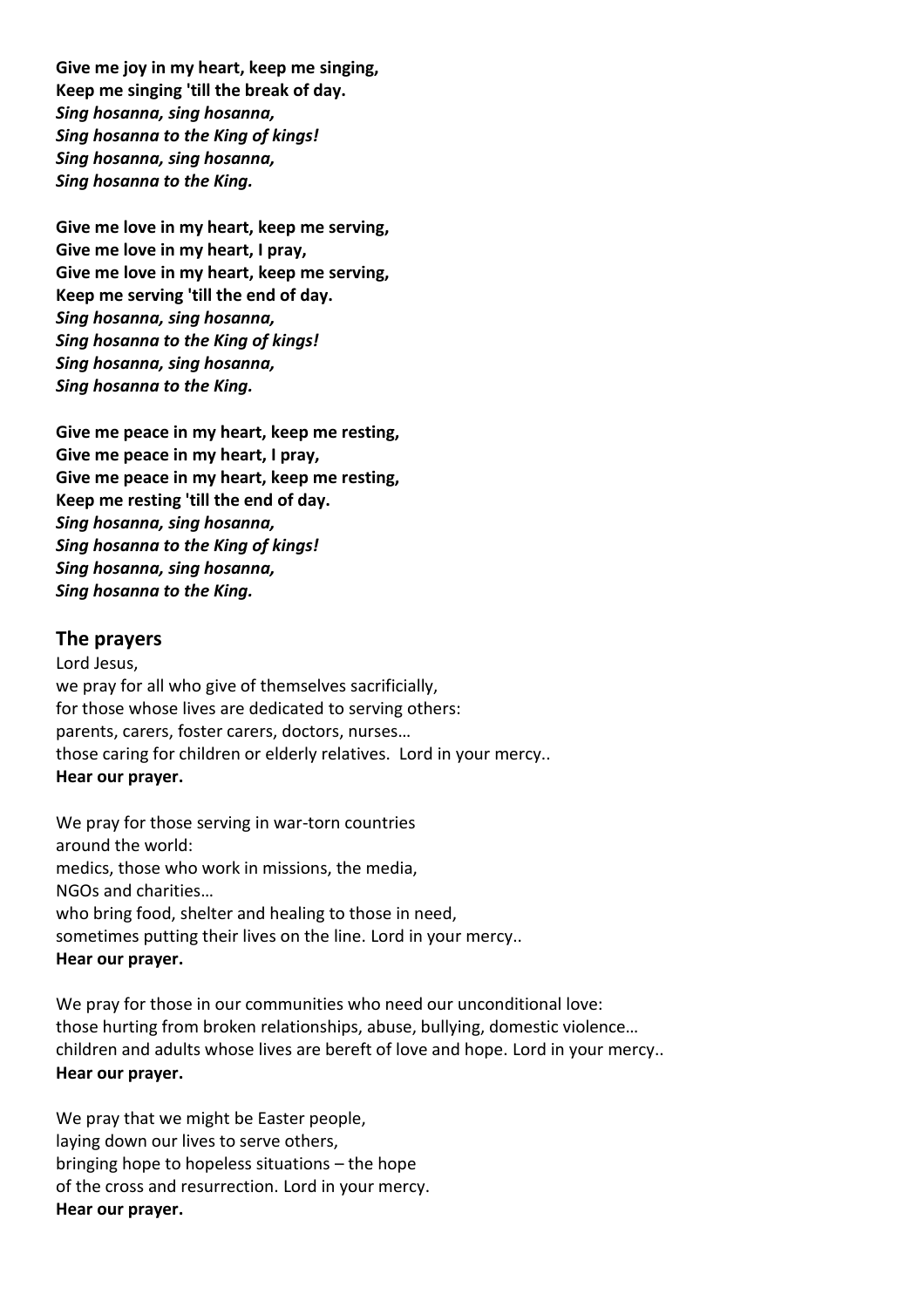*After a moment of silence for our own prayers, we join together as Jesus taught us to pray:*

**Our Father, who art in heaven, hallowed be thy name. Thy Kingdom come, thy will be done, on earth as it is in heaven Give us this day our daily bread. And forgive us our trespasses, as we forgive those who trespass against us. And lead us not into temptation, but deliver us from evil. For thine is the kingdom, the power and the glory. for ever and ever. Amen**

#### **Closing responses**

*We hold our palm cross…*

**Lord, I have received my palm cross today. I have seen you ride into Jerusalem, heard the hosannas, seen the crowds. But Lord, I do not really understand why you have to suffer and die; help me during this week to understand better.**

Let us be still for a moment, as we prepare to follow Jesus on his Holy Week journey to the cross. As we cheer today, as we are sad on Good Friday, and as we celebrate Easter, let us be true pilgrims together. **Amen.**

*Focus on your palm cross. As we move from Palm Sunday to Holy Week, let us commit ourselves to walk with Jesus the way of the cross, sharing together on Maundy Thursday, thanking God for Jesus and his death for us on Good Friday, and being ready to celebrate Jesus offer of New Life next Sunday – Easter Day…*

#### **Song**

**MY SONG IS LOVE UNKNOWN, My Saviour's love to me: Love to the loveless shown, That they might lovely be. O who am I, that for my sake My Lord should take frail flesh and die?**

**He came from His blessed throne, Salvation to bestow; But men made strange, and none The longed-for Christ would know: But O! my Friend, my Friend indeed, Who at my need His life did spend.**